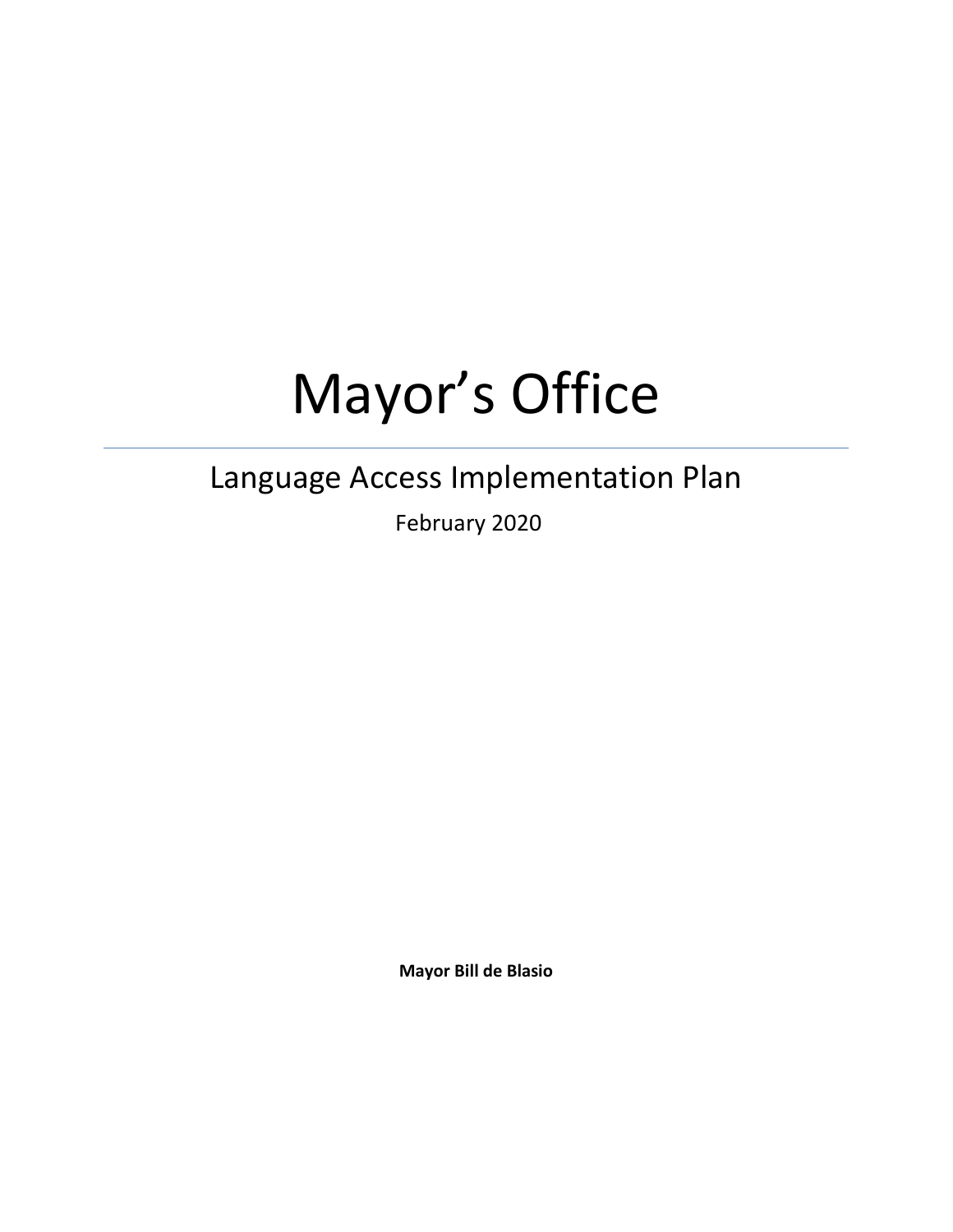# **Mayor's Office Language Access Implementation Plan**

#### **I. Agency Mission and Background**

- a. Language Access Coordinator
- b. Covered Mayoral Offices and Services Offered
- **II. Agency Language Access Policy and Goals**
- **III. LEP Population Assessment**
- **IV. Provision of Language Access Services**
- **V. Training**
- **VI. Record Keeping and Evaluation**
- **VII. Resource Analysis and Planning**
- **VIII. Outreach and Public Awareness of Language Access Services**
- **IX. Language Access Complaints**
- **X. Implementation Plan Logistics**
	- a. Implementation Goals and Timeline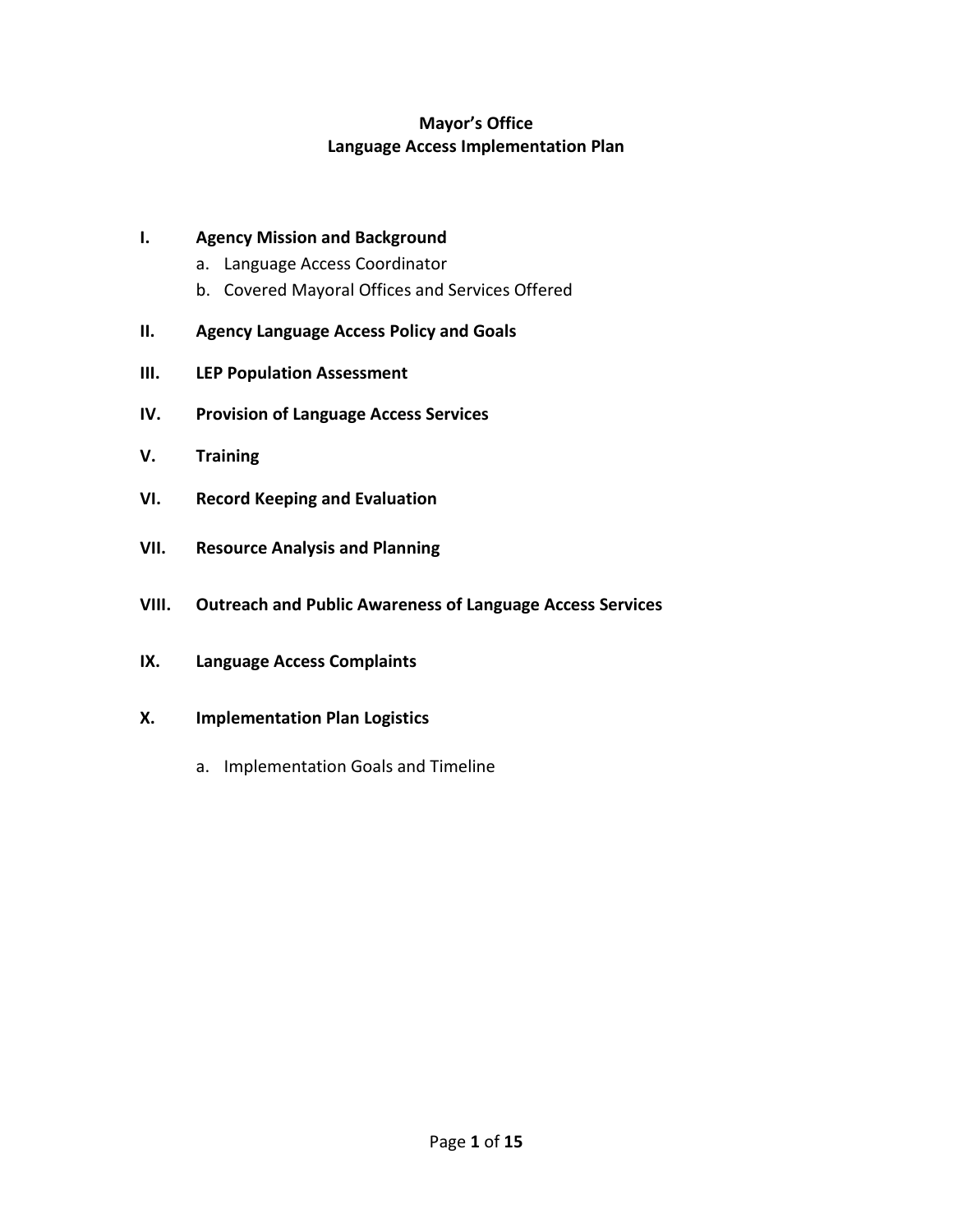# **Mayor's Office Language Access Implementation Plan**

#### **Language Access Coordinator:** Kenneth Lo, Deputy Director of Language Access, MOIA

Under the de Blasio Administration, the City of New York strives to be the safest and fairest big city. Communication plays a central role in the effective delivery of government services and community engagement. Local Law 30 and language access are critical to ensuring that all New Yorkers, regardless of the language(s) they speak, have access to the information and services provided by their City.

The Office of the Mayor of New York City, or Mayor's Office, is comprised of a number of distinct offices that address a wide array of public needs. The Mayor's Office Language Access Implementation Plan addresses how Mayoral offices that are covered under Local Law 30 (based on their engagement with the public), address language access.

The Plan was developed by the Mayor's Office of Immigrant Affairs (MOIA), in coordination with all other covered Mayoral offices. MOIA advances language access throughout City government through capacity-building, technical assistance, and guidance to City agencies on language access and the provision of services that support the wellbeing of immigrants. MOIA provides a central coordination role for the City's language access laws, specifically oversight of LL30, in consultation with the Mayor's Office of Operations (Operations).

Each covered office has appointed a Language Access Liaison who will be responsible for overseeing the implementation of the plan for their respective Office, and MOIA will provide oversight and technical assistance to help offices meet the requirements of Local Law 30.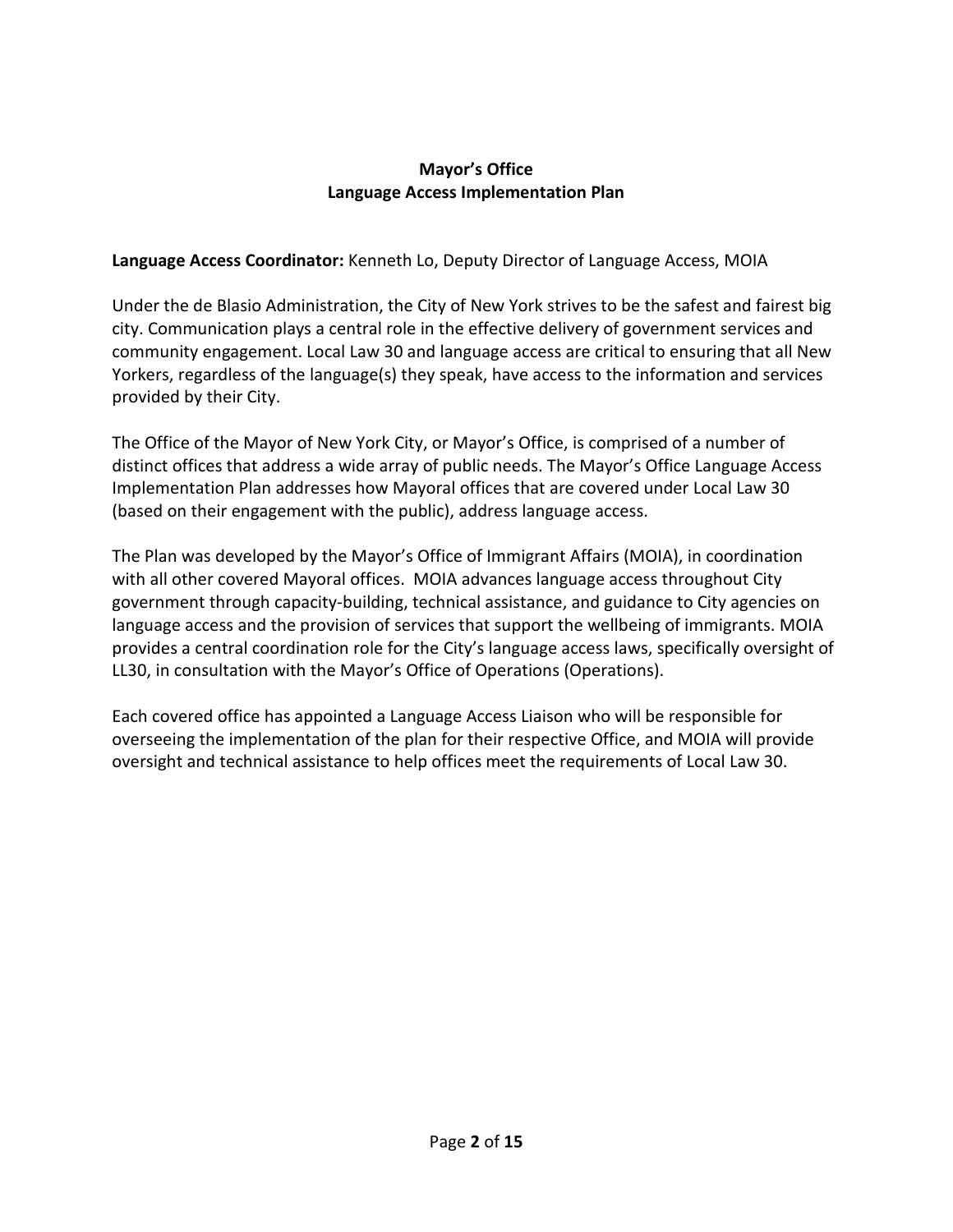# **I. Agency mission and background**

The Office of the Mayor of New York City, or Mayor's Office, is comprised of a number of offices that address a wide array of public needs. The Mayor's Office Language Access Implementation Plan addresses how Mayoral offices that are covered under Local Law 30 (based on their engagement with the public), address language access. A description of each covered office is below.

# *Mayor's Office for People with Disabilities (MOPD)*

The Mayor's Office for People with Disabilities (MOPD) is the liaison between New York City government and the disability community. In partnership with all City offices and agencies, MOPD ensures that the rights and concerns of the disability community are included in all City initiatives and that City programs and policies address the needs of people with disabilities.

#### *NYC Service*

NYC Service builds partnerships to deepen and expand civic engagement through volunteer and service programs, creating sustainable change for our city's greatest needs.

# *Citywide Event Coordination and Management (CECM)*

CECM provides oversight on all event permitting activities; advises and assists the Mayor in the coordination of policies, procedures and operations in relation to permitting; reviews the coordination of street activities and pedestrian plaza events; and works directly with other permitting agencies to ensure active communication with residents, community boards and business improvement districts.

# *Office of Climate Policy and Programs (CPP)*

The Mayor's Office of Climate Policy and Programs leads New York City's fight against climate change and manages OneNYC 2050, New York City's Green New Deal and a long-term strategy to secure our city's future against the challenges of today and tomorrow, with bold actions to confront our climate crisis, achieve equity, and strengthen our democracy.

#### *Environmental Coordination (MOEC)*

The Office assists City agencies in carrying out their environmental review responsibilities. In addition to being the repository for all City Environmental Quality Review (CEQR) documents, the Mayor's Office of Environmental Coordination serves as the City's liaison to state and federal agencies on environmental matters and advises the Mayor on matters of environmental policy.

# *Mayor's Office of Resiliency (MOR)*

The Mayor's Office of Resiliency strives to adapt New York City to the unprecedented challenge of climate change, creating a more resilient, equitable and vibrant city for the New Yorkers of today and generations to come. MOR leads the City's efforts to ensure that New York City is ready to withstand and emerge stronger from the multiple impacts of climate change in the near- and long-term.

#### *Office of Sustainability*

The Mayor's Office of Sustainability is dedicated to making New York City greener and fairer,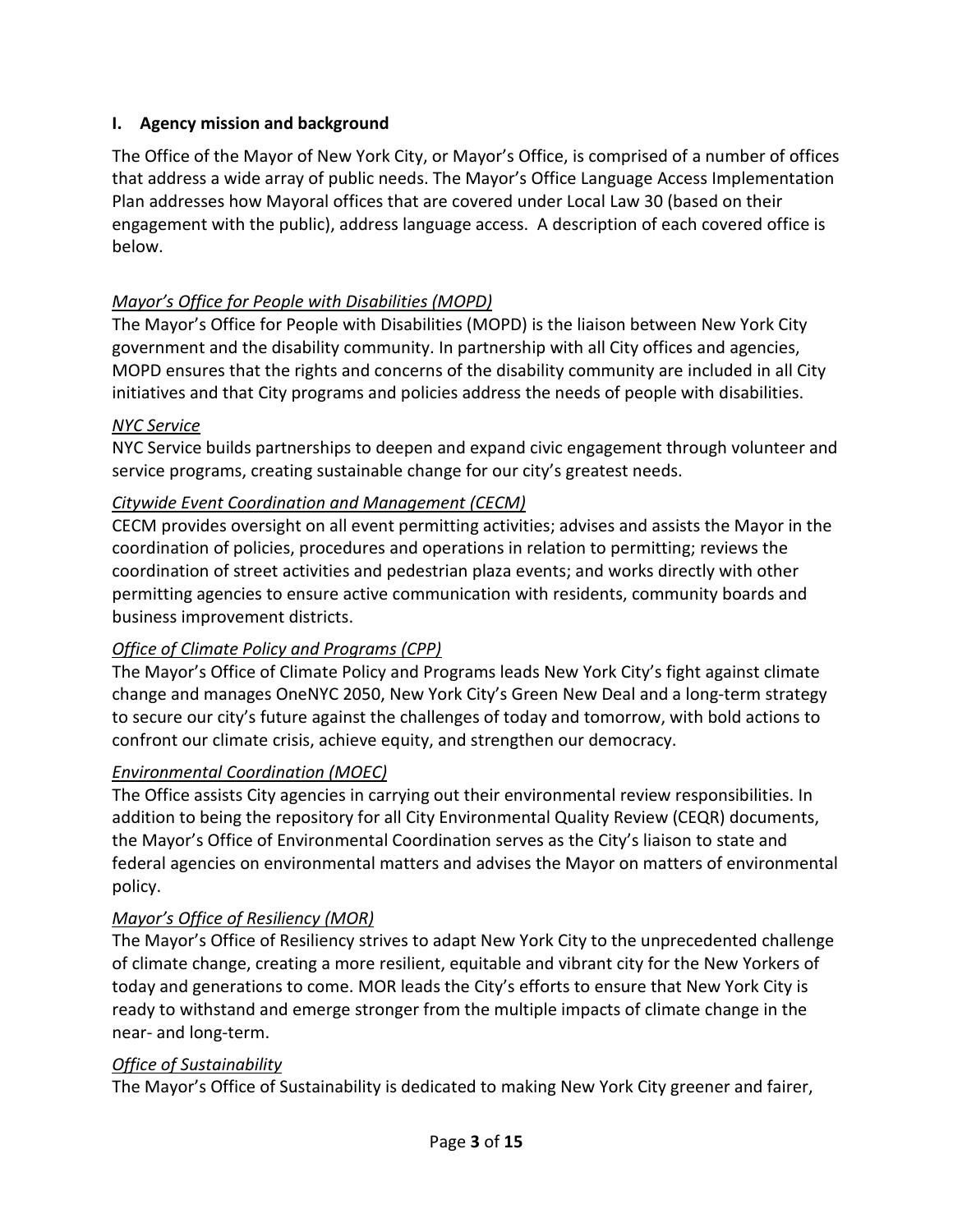and reaching zero waste and carbon, through policies, programs, and direct outreach and engagement.

# *Community Affairs Unit (CAU)*

The Mayor's Community Affairs Unit is the fundamental connection between City Hall and New York City residents throughout the five boroughs. The primary mission of CAU is to establish deep partnerships with communities in order to actively engage and mobilize New Yorkers in City government.

# *Mayor's Office of Correspondence*

The Mayor's Office of Correspondence is responsible for reading, routing, and responding to all letters, emails, and 311 calls addressed to the Mayor. Correspondence staff also draft mayoral messages, certificates and proclamations for events, in addition to assisting other mayoral offices and agencies with a variety of writing and editing projects.

# *Mayor's Office of Criminal Justice (MOCJ)*

The Mayor's Office of Criminal Justice shapes and funds justice strategies at every stage by facilitating cooperation and partnerships among the agencies and actors involved in crime prevention and criminal justice in New York City. As such, MOCJ serves to ensure the fair and efficient functioning of the Criminal Justice System in the City.

# *Mayor's Office to Protect Tenants (MOPT)*

The Mayor's Office to Protect Tenants (MOPT) coordinates the City's range of tenant protection efforts and plays a key role in the City's strategy to confront the affordable housing crisis. This newly established office will work across City agencies to make existing anti-harassment and antidisplacement programs better, and create new strategies to root out abuse.

# *Office of Environmental Remediation (OER)*

The New York City Mayor's Office of Environmental Remediation is a team of scientists and engineers that design and operate municipal programs to promote cleanup and redevelopment of vacant contaminated land in New York City.

# *Office of Immigrant Affairs (MOIA)*

The mission of the New York City Mayor's Office of Immigrant Affairs is to facilitate the full inclusion of immigrant New Yorkers into the City's civic, economic, and cultural life. Realizing this mission in a city as diverse as New York City requires multiple approaches to advance immigrant inclusion. MOIA seeks to increase access to services for immigrant New Yorkers, as well as inform and engage and advocate on behalf of immigrant New Yorkers.

# *Office of Special Enforcement (OSE)*

The Mayor's Office of Special Enforcement (OSE) is an innovative, solutions-oriented task force that ensures NYC communities are safe from harmful illegal and unregulated industries that one agency and one set of enforcement tools alone can't address.

# *Office of Special Projects and Community Events (MOSPCE)*

In support of the Mayor and First Lady's commitment to honor the diverse communities of our City, the Mayor's Office of Special Projects and Community Events organizes Mayoral events in partnership with city agencies and with the support of the private sector.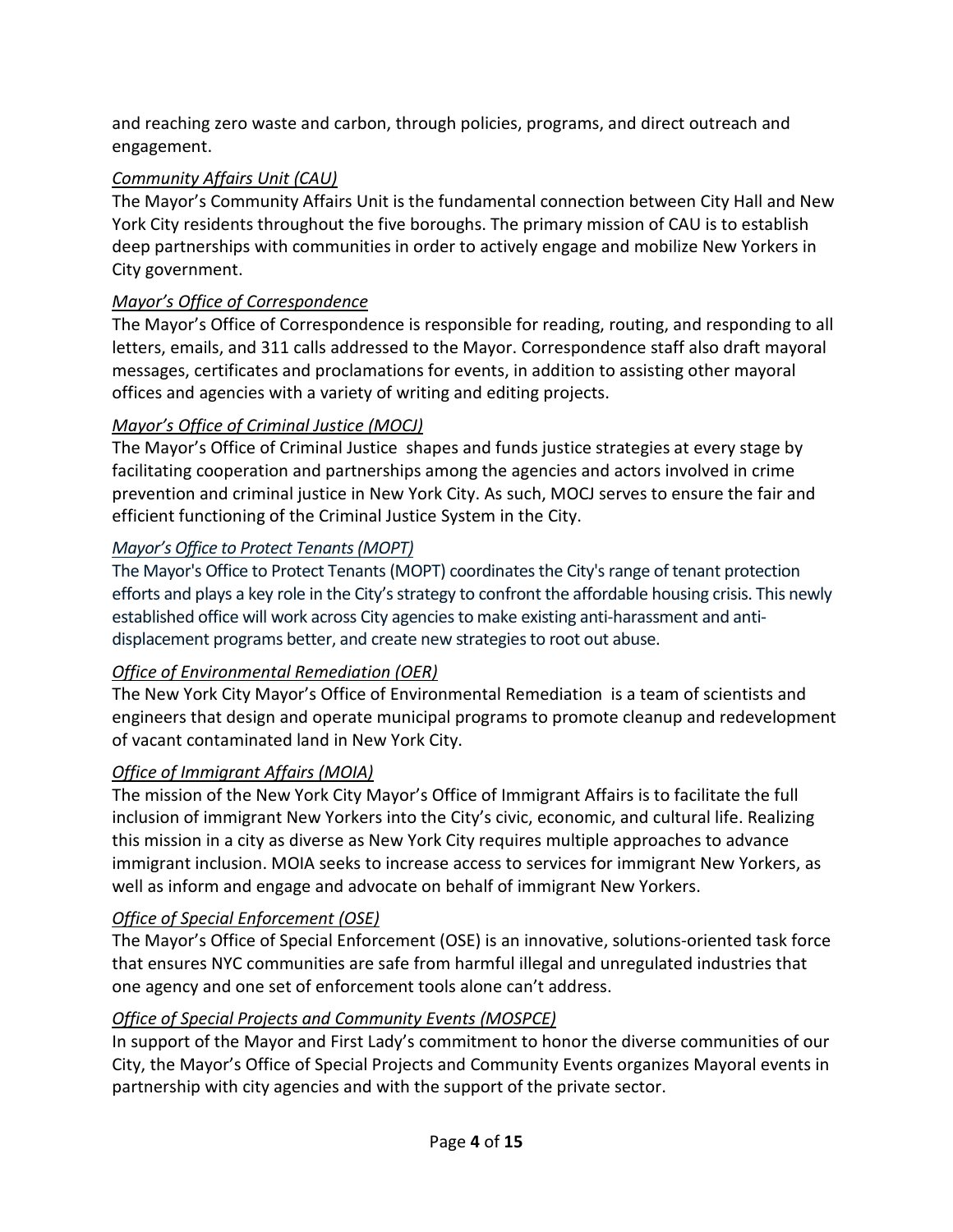# *Office of Workforce Development*

The Mayor's Office of Workforce Development drives an equity agenda for the future of work in New York City by ensuring the City invests in all New Yorkers, by driving high road jobs and employers, and by connecting elements of the system to achieve better outcomes for New Yorkers and employers.

#### *Public Design Commission (PDC)*

As New York City's design review agency, the Public Design Commission (PDC) has jurisdiction over permanent structures, landscape architecture, and art proposed on or over City-owned property. The mission of the PDC is to advocate for innovative, sustainable, and equitable design of public spaces and civic structures, with a goal of improving the public realm for all New Yorkers throughout the five boroughs.

#### *Thrive NYC*

ThriveNYC works to ensure that every New Yorker has access to mental health support, whenever and wherever they need it. ThriveNYC works in partnership with many City agencies to: Innovate by piloting new evidence-driven strategies to address mental health needs; enhance mental healthcare equity by increasing access to mental health support outside of traditional clinical settings, in locations such as shelters, senior centers, schools and community-based organizations; and promote inclusion by reducing stigma and cultural barriers to care and partner with communities to ensure that vulnerable populations know about and have access to mental health support.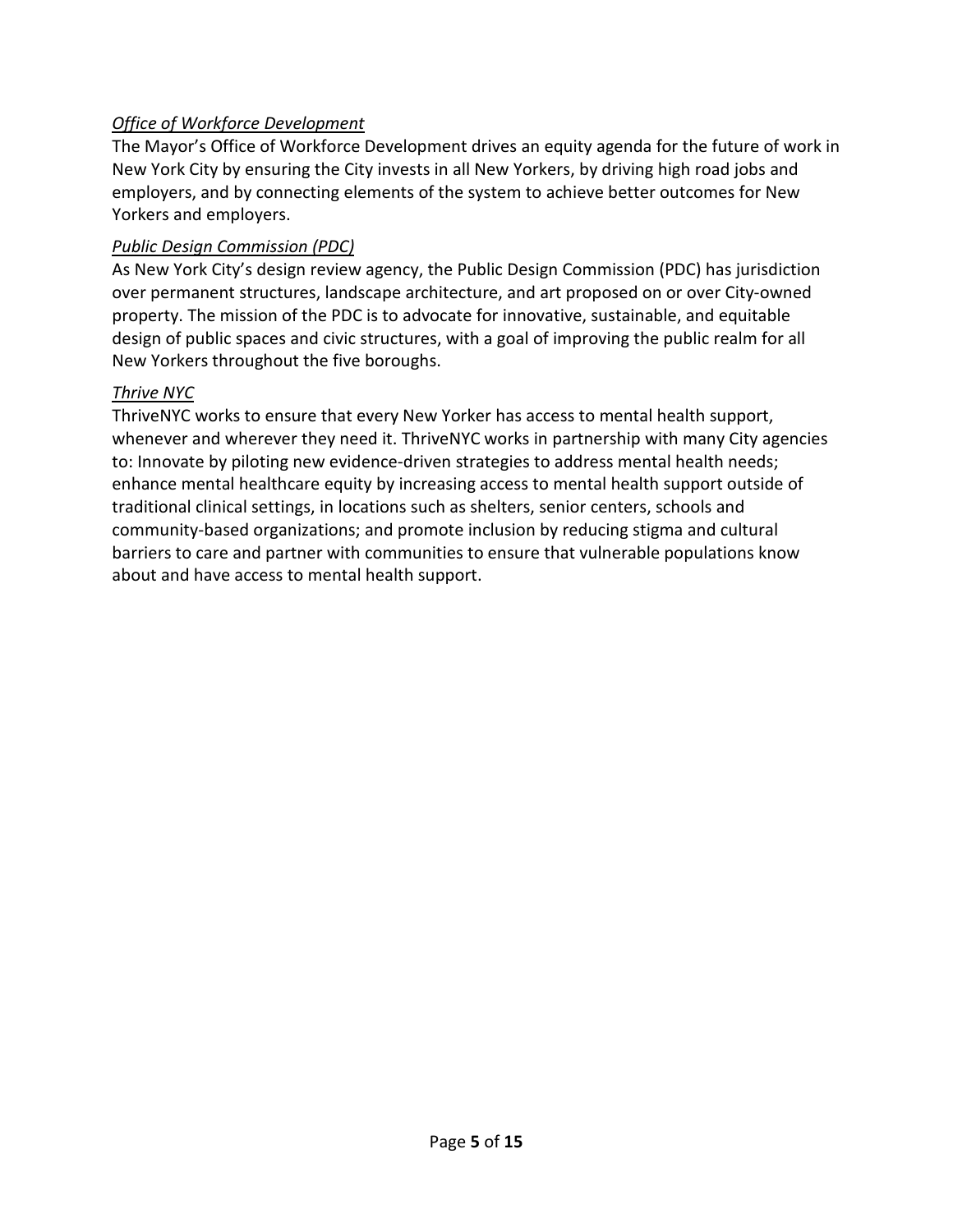# **II. Agency language access policy and goals**

It is the policy of the Mayor's Office to provide timely, meaningful access for persons with Limited English Proficiency (LEP) to services and information, in accordance with Local Law 30 of 2017.

- All personnel shall provide free language assistance services to individuals with LEP whom they encounter or whenever a person with LEP requests language assistance services.
- All personnel will inform members of the public that language assistance services are available free of charge to persons with LEP and that the agency will provide these services to them.
- Language assistance available to the public under the provisions of Local Law 30 includes: telephonic interpretation, in-person interpretation where appropriate, and translations into ten designated Citywide languages of documents deemed to be most commonly distributed by the covered offices.

# **III. LEP population assessment**

As guided by Local Law 30, the Mayor's Office applies the "four factor analysis" promulgated by the US Department of Justice to assess obligations for language access as the basis for its Language Access Implementation Plan.

# **Factor 1 – the number or proportion of LEP persons in the eligible service population:**

As noted in Section I, the units of the Mayor's Office have multiple and varied types of engagement with the public across New York City. The eligible service population, accordingly, is the general population of New York City.

The Mayor's Office, led by MOIA, looked at citywide data to assess the number or proportion of LEP persons and their languages in the eligible service population for the services and information provided by covered offices. According to analysis of Census data provided by the Department of City Planning, 49% of New Yorkers above the age of five, or approximately 3.9 million New Yorkers, speak a language other than English at home. Twenty three percent of New Yorkers, or 2 million individuals, are considered limited English proficient (LEP), meaning that they self-identify as speaking English "less than very well." LEP correlates with an increased need for language assistance.

The Mayor's Office applies the analysis undertaken by MOIA under Local Law 30 to determine the top ten citywide languages based on data from the Census and the NYC Department of Education. Based on this analysis, the ten citywide languages for FY18 - FY21 are: Spanish, Chinese, Russian, Bengali, Haitian Creole, Korean, Arabic, Urdu, French, and Polish.

# **Factor 2 – the frequency with which LEP individuals come into contact with the agency**

According to the breadth and variety of activities realized by the Mayor's Office, the frequency with which units of the Office come into contact with individuals with LEP varies.

Some units, such as MOPD, MOIA, and CAU, engage directly with individuals with LEP on a regular basis, while other units have much lower frequency of contact. Many offices have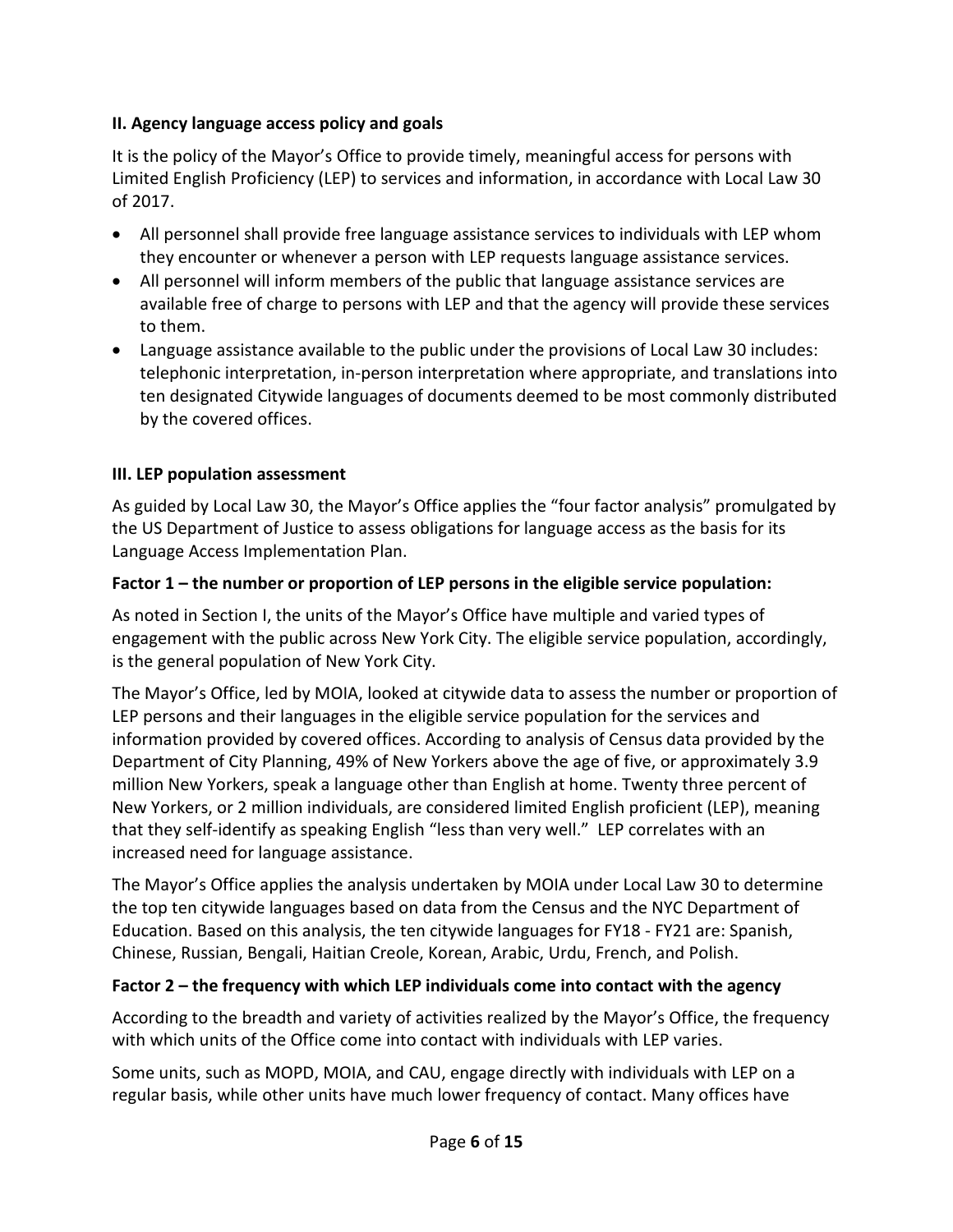significant contact with populations with LEP, but only a few times a year, in relationship to specific initiatives, campaigns, or events. Others have activities that are open to the general public, and therefore must also be accessible for individuals with LEP.

# **Factor 3 – the importance of benefit, service, information or encounter to the LEP person**

The Mayor's Office serves as a critical link between the City's government and its constituency.

Units across the Mayor's Office provide invaluable information and services to the public in a variety of ways, including, but not limited to:

- constituent services and outreach (MOPD, MOIA, MOSPCE, WKDEV)
- provision of permits (CECM)
- events, town halls, and public meetings (MOIA, CAU, MOCJ, OEC, OER)
- community engagement around sustainable futures for our City (Sustainability, MOR, CPP)

In recognition of the importance of these services to the civic participation of all the communities of our City, the Mayor's Office, through this Language Access Implementation Plan, lays out how it will ensure New Yorkers with Limited English Proficiency have meaningful access to its information and services.

# **Factor 4 – resources available**

MOIA's Language Service Team (LST) provides language services for covered Mayoral offices and contracts with translation, in-person and telephonic interpretation vendors through the DCAS language service contracts and contracts with a third party translation vendor that provides a quality assurance review on translated documents.

MOIA has procured interpretation equipment as well as computer-assisted translation tools, to streamline translation requests, improve consistency, quality, and turnaround times of translated materials.

MOIA has expanded its Language Service Team and budget in anticipation of support for the covered units of the Mayor's Office. The LST will continue to calibrate its budget requests as it continues to provide language services under LL30.

Mayoral offices also employ bilingual staff, who can engage directly with LEP individuals.

# **Evaluation of language access needs of agency's service population**

Based on our assessment of the above factors, a significant number of the Mayor's Office's target service population has LEP.

While speakers of the ten Designated Citywide Languages under Local Law 30 account for more than 85% of foreign-born New York City residents with LEP, MOIA makes additional efforts to engage speakers of languages beyond the ten designated under the law.

In order to ensure that MOIA's Outreach Team can effectively engage with these hard-to-reach communities that it has identified, MOIA provides interpretation in and translates materials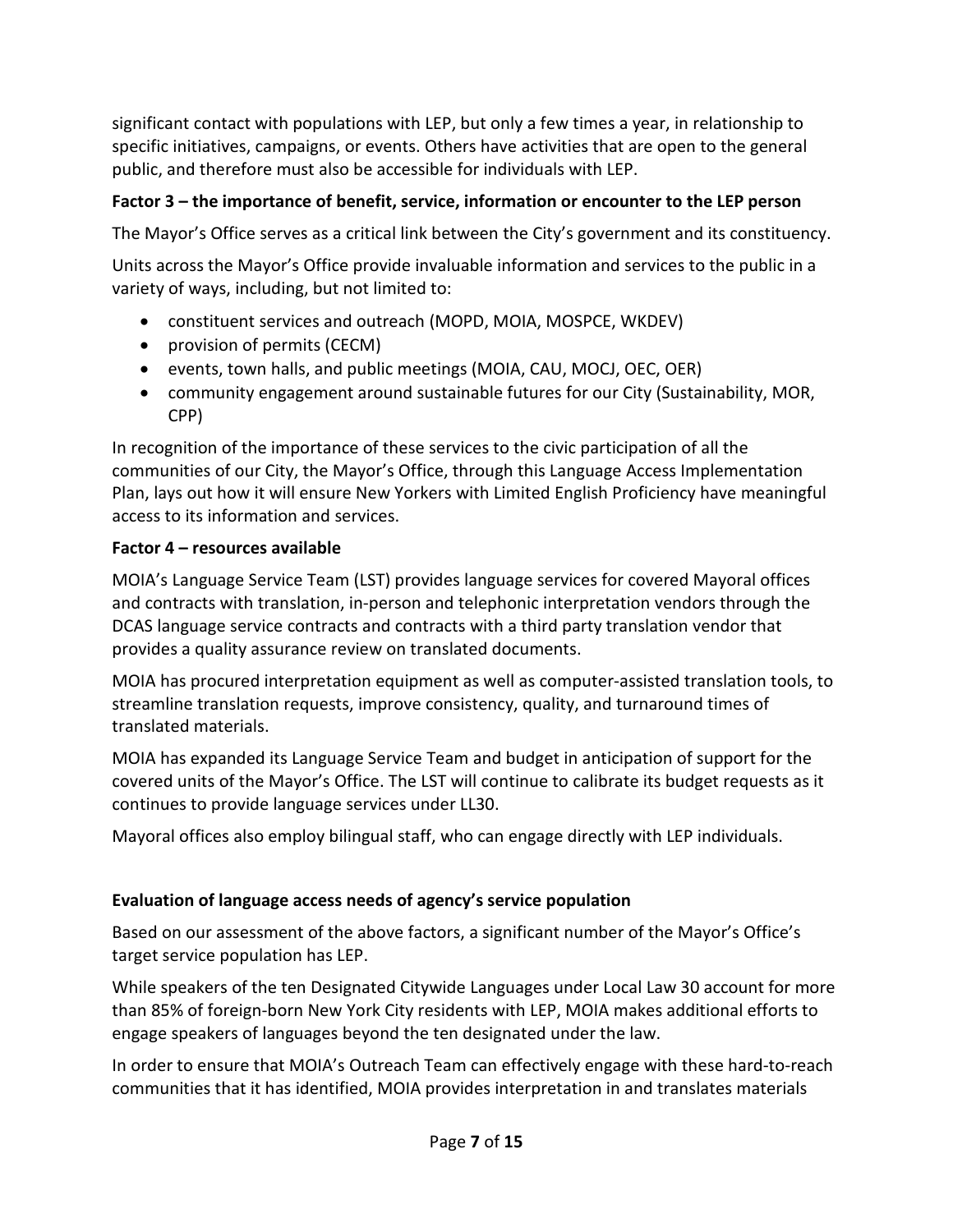into languages beyond the local law languages. Additionally, MOIA's LST collaborates with other Mayoral Offices to support specific requests. For example, in calendar year 2018, the LST:

- provided over 330 interpreters that spoke 18 languages at 110 Mayor's Office events.
- translated materials into 38 languages in response to directed outreach to specific communities. These languages include Nepali, Tibetan, Greek, Burmese, Tajik, Uzbek, Punjabi, Wolof, Quechua, Kiche, Greek, and Japanese.

As part of the implementation plan, MOIA will continue to work with Mayoral Office units to assess their respective engagement with New Yorkers with Limited English Proficiency.

# **IV. Provision of language assistance services**

The Mayor's Office provides language services to serve, communicate, and engage with its constituents through multiple means. Across the array of resources, the Mayor's Office seeks to improve the coverage, appropriateness, effectiveness, and efficiency of its language services.

# **Bilingual Staff**

The Mayor's Office recognizes that understanding cultural nuances of immigrant communities and being able to communicate with New Yorkers who are limited English proficient without the use of an interpreter are critical. Roughly half of New Yorkers speak a language other than English at home. The language ability of bilingual staff is an important asset, if used appropriately, for communicating with fellow New Yorkers.

As such, several units of the Mayor's Office employ bilingual staff. MOIA in particular seeks to hire bilingual staff for any position that will directly engage with LEP individuals. Its Outreach Team, for example, collectively speaks roughly six to eight languages and MOIA's Constituent Services Team has bilingual staff and fellows. Additionally, agencies such as CECM, CPP, OEP, OEC, CAU, and Special Enforcement Offices currently employ bilingual staff members who, where appropriate, communicate directly with individuals with LEP.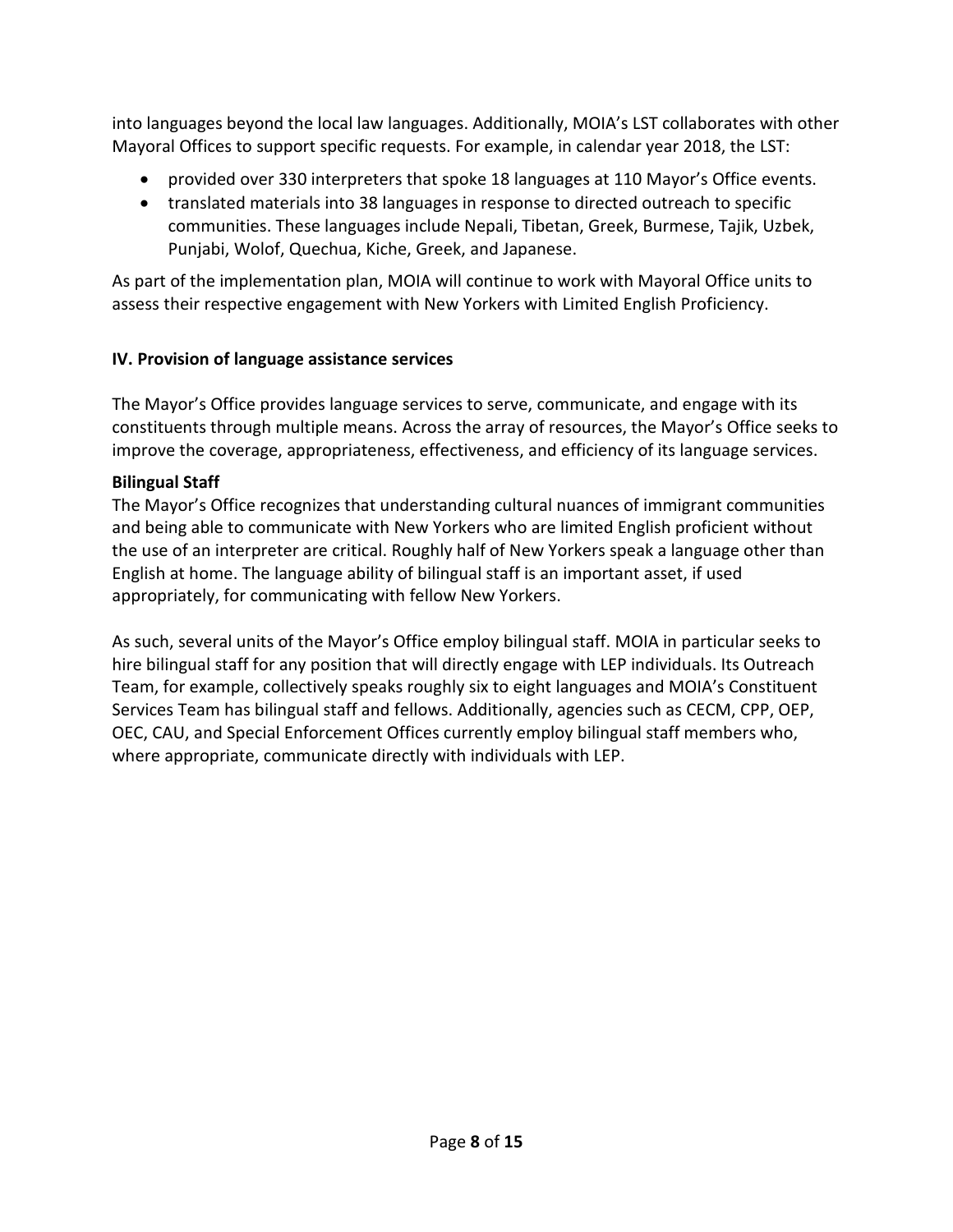#### **Professional Language Services**

While multilingual staff are an asset to reaching New Yorkers with LEP, the Mayor's Office does not rely on them to translate materials or interpret. To ensure effective communication, the Mayor's Office uses the services of contracted translation and interpretation vendors. Bilingual staff may be used to communicate directly with New Yorkers with LEP in their primary language, as opposed to acting as an interpreter for another staff member who is rendering services to a client.

In December 2016, MOIA established the Language Services Team (LST) to centralize the coordination of language services within MOIA and select Mayoral Offices. MOIA's LST provides services for Mayoral Offices that need these services by:

- Overseeing the delivery of translation and interpretation services
- Providing a point of contact for staff, external vendors and other partners
- Managing procurement and accounting of contracted language services
- Distributing and maintaining an inventory of interpretation equipment
- Providing training to Mayor's Office staff
- Identifying new needs and language services solutions

This centralization streamlines the processing of requests and turnaround times, and leverages the language access technical expertise of staff, which improves the quality of the multilingual content that the Mayor's Office delivers. The LST stays up to date with developments and trends in the language services industry. In spring 2018, the LST launched an online portal for translation and interpretation requests from MOIA and Mayoral Offices to structure communications and project management.

Below, we describe our approach to providing translated documents and interpretation services.

#### *Translation*

The Mayor's Office aims to ensure that critical written material is available and disseminated in the languages needed by its target audiences. The LST works with a translation vendor through the DCAS Citywide Language Services contracts to translate these materials.

#### "Most-commonly-distributed" documents

During FY20, units of the Mayor's Office will identify their most commonly distributed documents. Liaisons will submit them to the LST for translation into the top 10 LL30 languages.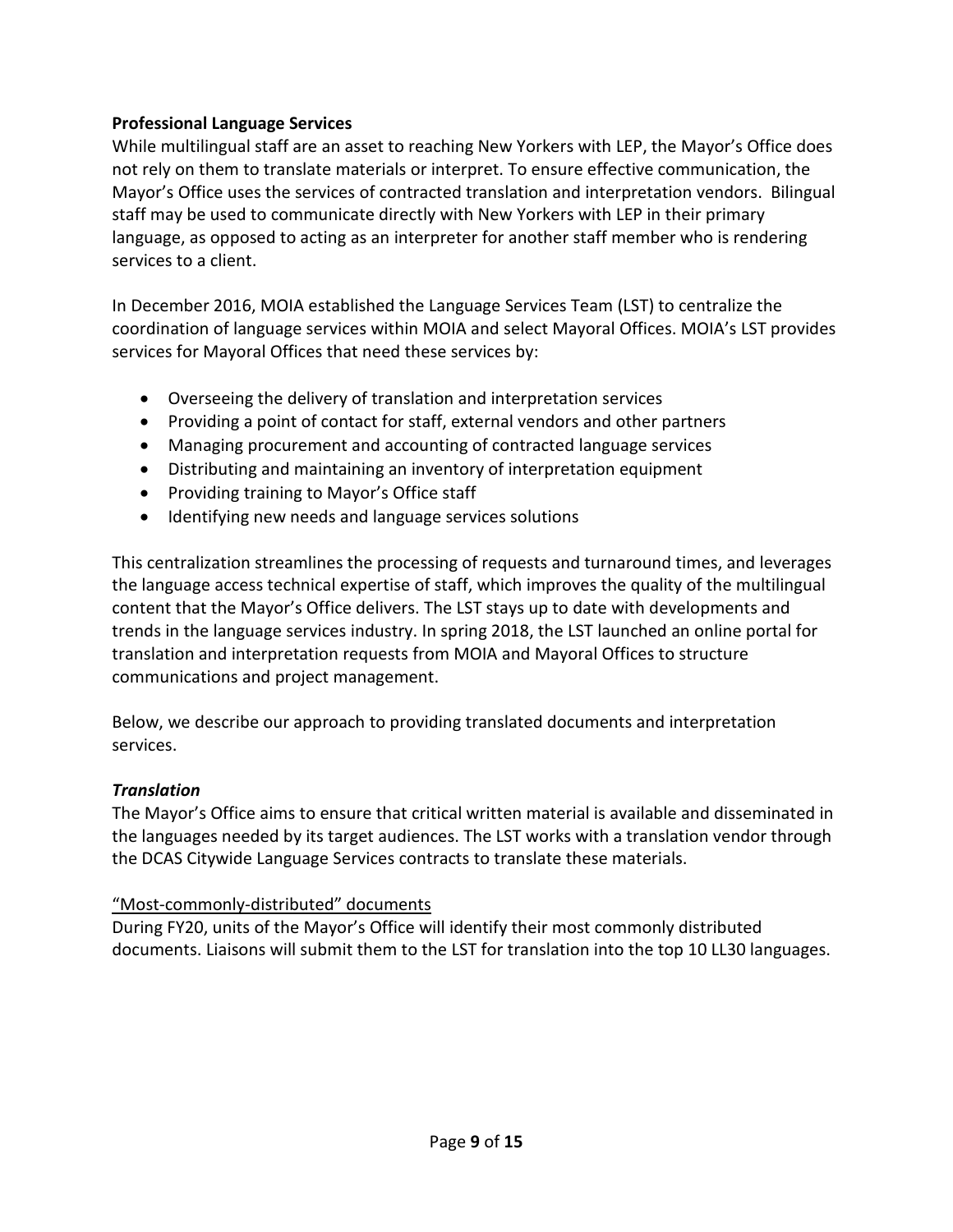# Plain language

The LST language access training addresses how to develop content and design materials for a multilingual audience. During FY20, units of the Mayor's Office will review their most commonly distributed documents and which will be translated into the ten languages designated under LL30. Units will integrate plain language review into the workflow for all new document creation, to ensure that ease of translation and accessibility in English. MOIA and Operations will provide technical assistance around plain language practices.

#### Quality Assurance/Quality Improvement

The LST incorporates standard practices and tools from the language service industry to expand delivery of translated materials that are high quality and produced in a timely fashion.

To ensure quality, the LST's practices incorporate:

- Standardized project and file management for translation projects, including version control.
- Consistent and proactive communications with vendors and clients (colleagues at MOIA and other Mayoral Offices).
- Advising clients, including sister agencies, on content issues that may affect the translation process.
- Conducting training for staff of covered Mayoral Offices.
- Liaising with vendors and DCAS to ensure we receive high quality services.
- Standardizing the tools used to produce materials (e.g., Adobe Creative Cloud).
- Expanding the use of a glossary (or termbase) and style sheets.

In 2018, the LST introduced computer-assisted translation (CAT) tools from the language services industry to manage an increasing body of multilingual content. These tools help improve the quality and consistency of translated materials as well as turnaround times.

While the contracted vendor has a quality assurance process, MOIA provides supplemental quality assurance through a contract with a secondary translation vendor that reviews certain translated materials. MOIA's bilingual staff or the Citywide Volunteer Language Bank may also provide quality assurance reviews of materials.

The LST developed a language service protocol and distributes a one-page guide for staff on how to request translation and interpretation services and how to use telephonic interpretation. The LST reviews its provision of language services to identify opportunities for improvement through refined practice (coordination and collaboration) and more appropriate inputs (vendors, tools/technology).

Written communications beyond the "most commonly distributed" documents The Mayor's Office will assess what additional communications covered units have with LEP individuals and how to make those accessible, so as to continue to expand coverage over time.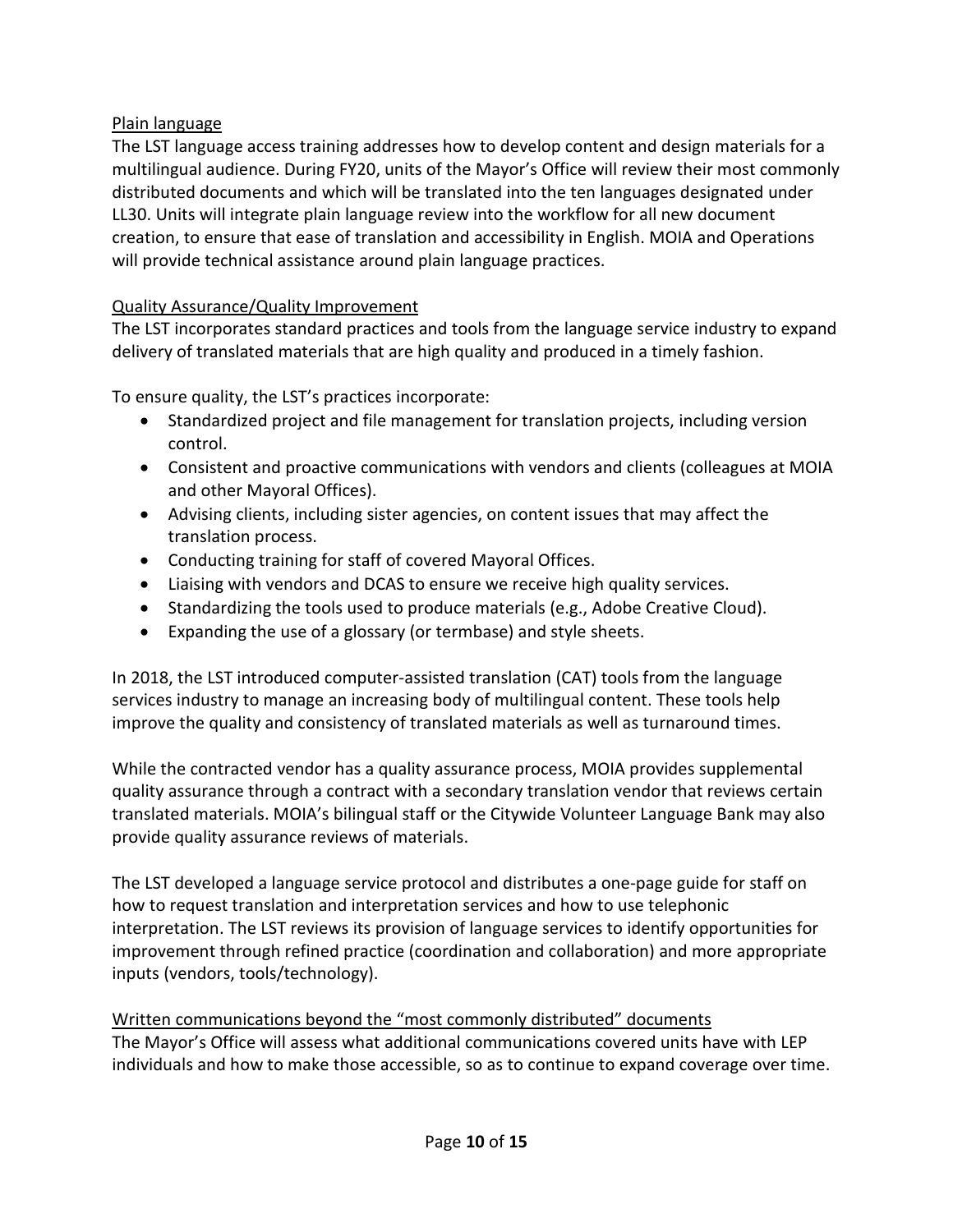#### *Interpretation*

When it is not appropriate to use bilingual staff, the Mayor's Office will use professional interpretation services (either in-person or over the phone) in its outreach, to respond to constituent inquiries, and at points of service, as needed. MOIA procured these interpretation vendors through the DCAS Citywide Language Service contracts. The LST assesses feedback about the quality of services and relays any concerns back to the vendors, and/or engages with DCAS, as necessary.

# In-Person Interpretation

MOIA provides interpretation at events and gatherings, including Mayoral Town Halls and other public-facing events held by Mayoral Offices. For these events, MOIA uses its contracted vendors to provide consecutive or simultaneous interpretation in languages of the target audience. MOIA has purchased and maintains interpretation equipment, including both stationary and portable transmitters, receivers, headphones, and booths, to allow for simultaneous interpretation. The LST provides this equipment and coordinates interpreters for events organized by MOIA staff and covered Mayoral Offices.

# Telephonic Interpretation

Telephonic interpretation provides a valuable and flexible service to support exchanges in languages not spoken by bilingual staff – for phone calls and to support in-person encounters in the office of in the field. Telephonic interpretation provides ready access in more than 200 languages. All Mayoral Office staff can access telephonic interpretation service through the DCAS contract with Language Line, coordinated by MOIA.

# *Notification of Free Interpretation Services*

The Mayor's Office informs members of the public about the availability of free interpretation services in multiple ways, including through multilingual signage and outreach presentations. MOIA developed wall posters, tabletop signs, and wallet-sized "I Speak" cards to support awareness about the availability of free interpretation. City agencies and Mayor's Offices can access these tools through the Immigrant Resources Portal on Cityshare, the citywide intranet. MOIA has promoted these tools to covered units in the Mayor's Office.

MOIA also provides signage and makes announcements at events where there is interpretation to ensure individuals with LEP are aware of the service. MOIA's multilingual "Know Your Rights" presentations also promote awareness about Local Law 30 and New Yorkers' rights to language services across City government (see Section VIII).

# *Emergency Planning*

In partnership with NYC Emergency Management (NYCEM) and the Department of Social Services (DSS), MOIA coordinates language access in certain emergencies. When the emergency is of a certain scale, NYCEM triggers the "Language Access Lead Team," comprised of NYCEM, DSS, MOIA and other key agencies to assess language access needs, determine provision of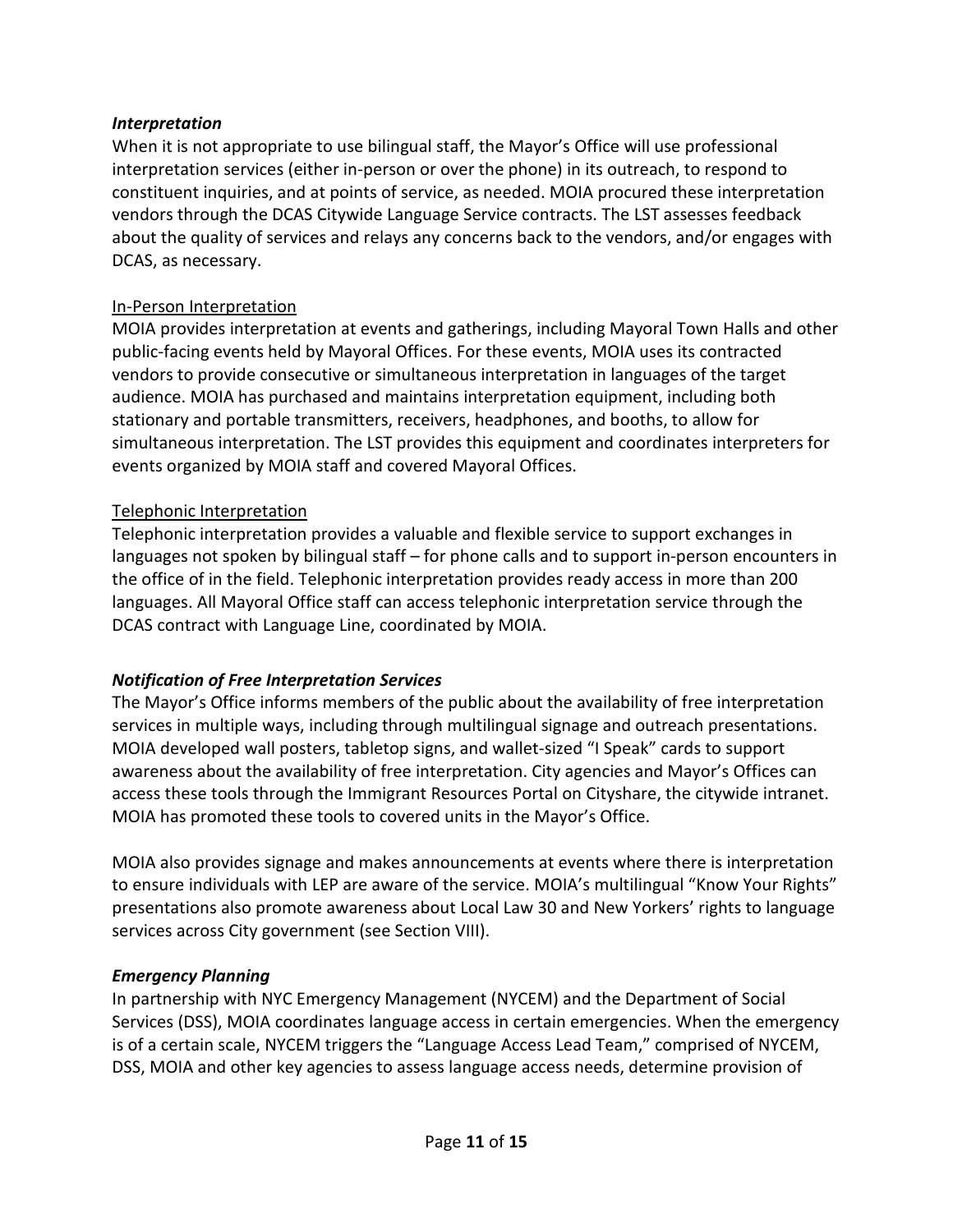language services, and identify whether additional resources need are needed. Covered units are responsible for ensuring materials they use in emergencies are translated.

# **V. Training**

To ensure that Mayor's Office staff are aware about language access obligations and services available to support their efforts, the LST provides annual training for MOIA staff and MO Language Access Liaisons. The training addresses the following:

- The importance of language access in ensuring equity and its importance to the mission of the Mayor's Office;
- The City's legal obligations around language access, including Local Law 30;
- The language services resources available to MO staff to ensure they can communicate with LEP New Yorkers and how to access those services; and
- Steps staff can take to ensure the quality of multilingual communications, including standards for ensuring that documents are written in plain language.

The LST also provides additional refresher trainings on language services and the use of interpretation equipment for Language Access Liaisons and/or staff developing materials or conducting outreach.

The LST distributes its one-page guide on how to request translation and interpretation services and how to use telephonic interpretation to staff. The LST reviews and updates training and instructional materials at least annually to further integrate multilingual communications across operations.

Language Access Liaisons are responsible to for distributing the guide to language services to all new staff and providing periodic reminders to staff about what is available to them and their respective Office's responsibility to provide services.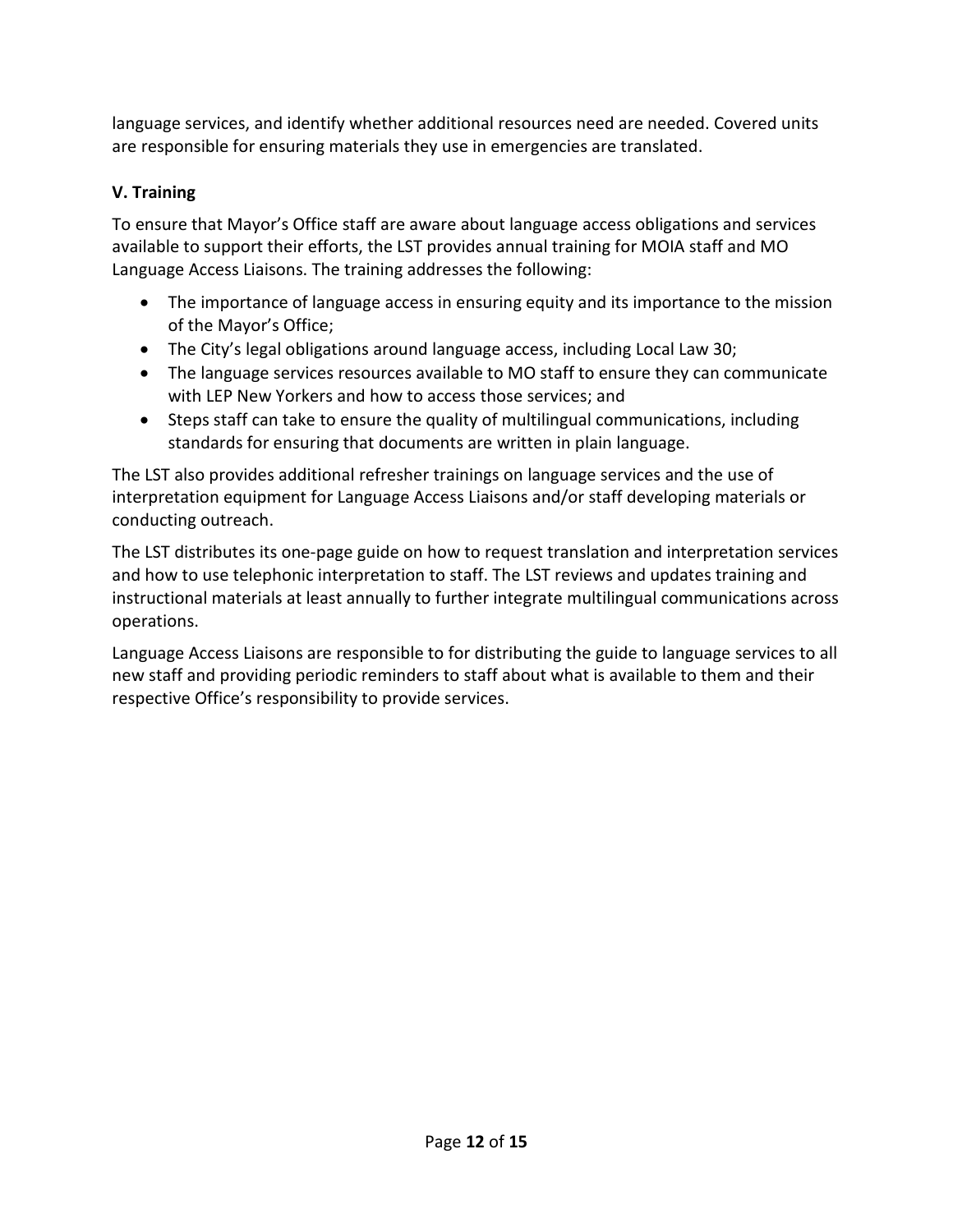#### **VI. Record keeping and evaluation**

The LST processes and tracks the translation of materials, as well as requests and fulfillment of interpretation services at covered Mayoral Offices. The LST regularly assesses the volume of service requests and how they were provided.

In alignment with the procurement and fiscal cycles, the LST reviews its delivery of language services with members of MOIA's Senior Team to identify new needs and opportunities for improvement. This review includes an assessment of demand for language services, the LST's ability to meet demand and manage projects effectively, and any issues encountered with respect to contracted services.

# **VII. Resource analysis and planning**

In addition to periodic review by the LST to improve its delivery of language services and identify gaps in provision (see Section IV), MOIA seeks to better understand shifts in language needs across immigrant communities and to ensure that communications and communications resources are being used effectively.

MOIA relies on outreach by MOIA staff to immigrant communities (see Section VIII below), conducts demographic research, and monitors data releases from the Population Division of the Department of City Planning and other sources of demographic information. MOIA's broader research and evaluation will be used to guide its provision of services and technical assistance to Mayoral Offices.

MOIA maintains relationships with immigrant-serving community organizations that share the priority needs and challenges faced by their respective communities, including language barriers to accessing services. This information guides MOIA's practices around staffing, developing multilingual information and resources for these communities, and working with contracted vendors. MOIA also supports immigrant communities by sharing relevant information with and from City agencies and Mayoral Offices. MOIA looks to expand and deepen its collaboration with organizations serving newer or underserved communities and organizes multilingual community forums to engage residents.

# **VIII. Outreach and public awareness of language access services**

There are various ways Mayoral Offices can promote awareness of languages services. As noted in Section IV, MOIA has provided tools, such as signage, "I speak" cards, and "Point to Your Language" one pagers that inform New Yorkers about interpretation services. Offices will also provide notification on their websites regarding the availability of free interpretation and translated materials, add notification on relevant flyers and include this information in outreach presentations, as appropriate. Sections IV and VII describe additional ways MOIA raises awareness to communities about language services, including through its Know Your Rights presentations and engagement with immigrant-serving community organizations.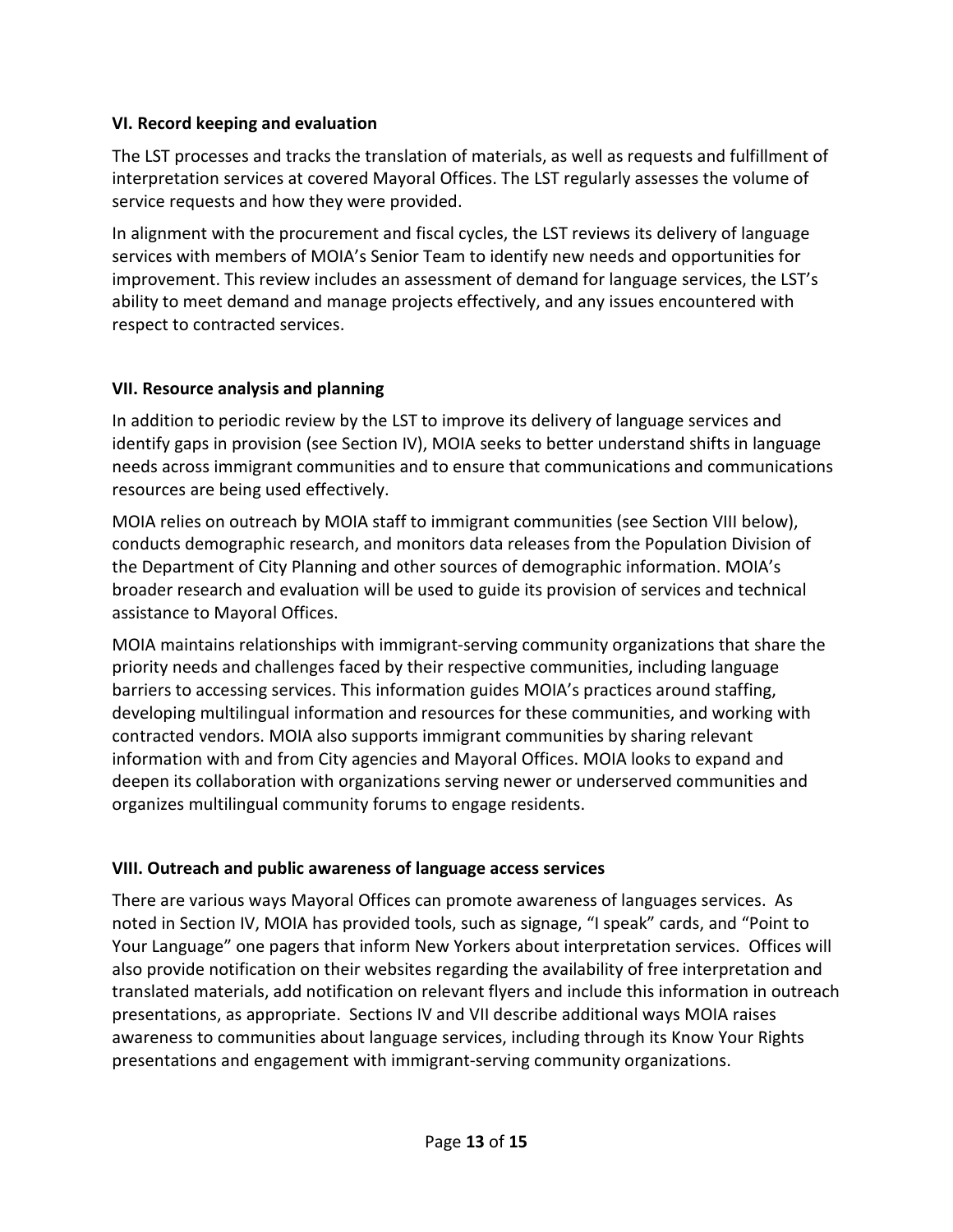#### **IX. Language Access complaints**

All covered Offices will appoint a liaison who will receive, troubleshoot, and track language access complaints received via 311. Liaisons will provide a response to the complainant within 14 days as per the Citywide Customer Service Standard. Liaisons will contact appropriate staff member to investigate the complaint, respond to the constituent, and if necessary, re-issue any relevant guidance regarding language access. MOIA is copied on complaints, which it tracks to ensure offices have followed up.